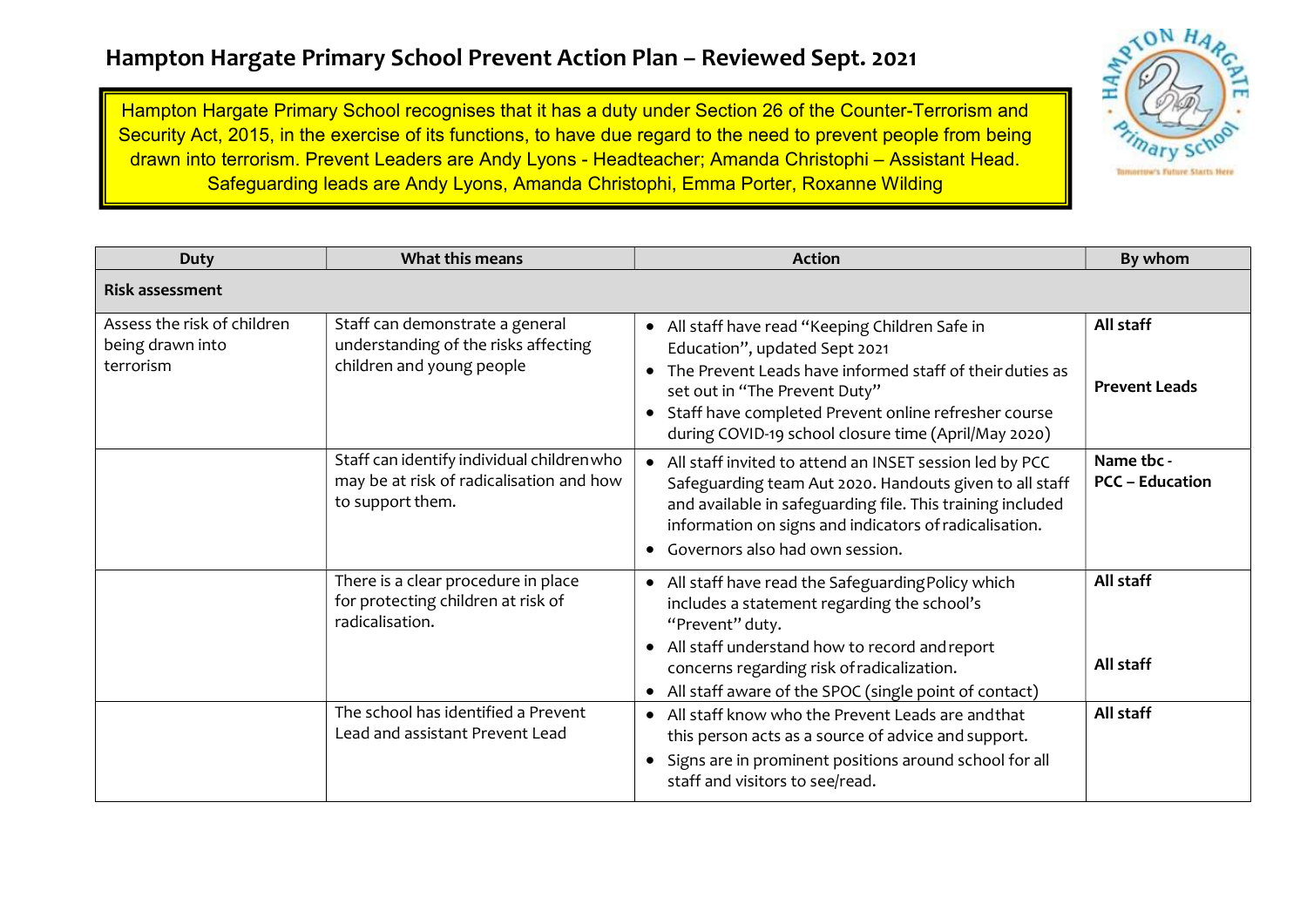| Prohibit extremist speakers<br>and events in the school | The school exercises "due<br>diligence" in relation to<br>requests from external<br>speakers and organisations<br>using school premises. | Request an outline of what the speaker intends to cover<br>Research the person/organisation to establish<br>whether they have demonstrated extreme<br>views/actions.<br>Deny permission for people/organisations to use<br>school premises if they have links to extreme<br>groups or movements.<br>Provide justification for their decisions. | <b>Prevent Leads</b> |
|---------------------------------------------------------|------------------------------------------------------------------------------------------------------------------------------------------|------------------------------------------------------------------------------------------------------------------------------------------------------------------------------------------------------------------------------------------------------------------------------------------------------------------------------------------------|----------------------|
|---------------------------------------------------------|------------------------------------------------------------------------------------------------------------------------------------------|------------------------------------------------------------------------------------------------------------------------------------------------------------------------------------------------------------------------------------------------------------------------------------------------------------------------------------------------|----------------------|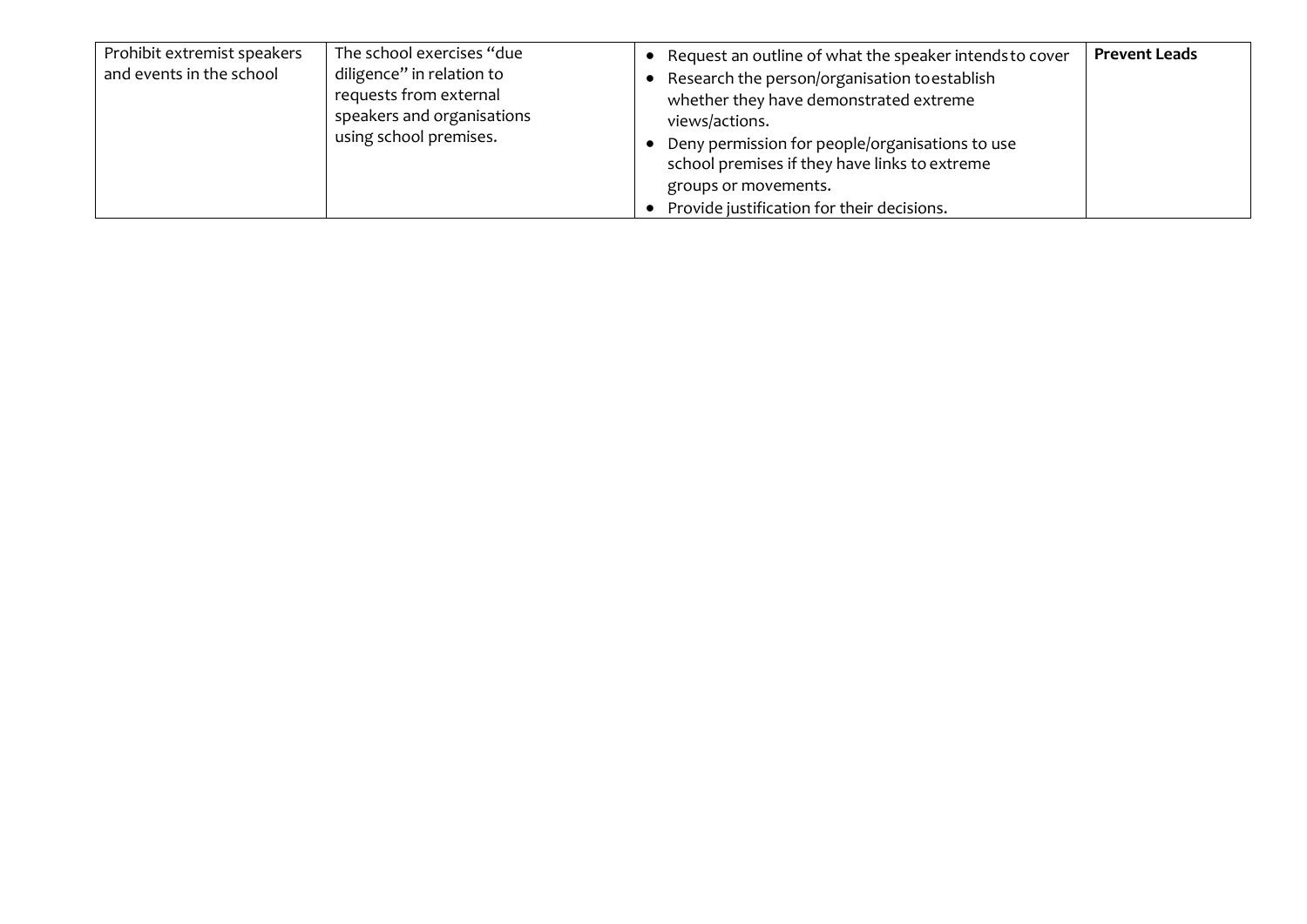| <b>Working in Partnership</b>                                                                                          |                                                                                                                                                        |                                                                                                                                                                                                                                                                                                                                                                                                                                                                                                                                              |                                                                                                                                 |  |  |
|------------------------------------------------------------------------------------------------------------------------|--------------------------------------------------------------------------------------------------------------------------------------------------------|----------------------------------------------------------------------------------------------------------------------------------------------------------------------------------------------------------------------------------------------------------------------------------------------------------------------------------------------------------------------------------------------------------------------------------------------------------------------------------------------------------------------------------------------|---------------------------------------------------------------------------------------------------------------------------------|--|--|
| The school is using existing<br>local partnership<br>arrangements in exercising<br>its Prevent duty.                   | Staff to record and report concerns in<br>line with existing policies and<br>procedures.                                                               | • All staff record and report concerns initially on<br>the usual My Concern online reporting tool.                                                                                                                                                                                                                                                                                                                                                                                                                                           | All staff                                                                                                                       |  |  |
|                                                                                                                        | The Prevent Leads make appropriate<br>referrals to other agencies including the<br>Multi-Agency Safeguarding Hub<br>(MASH) and Channel Panel.          | • Records of referrals are kept in the CPFiles.<br>• Referrals are followed up appropriately.                                                                                                                                                                                                                                                                                                                                                                                                                                                | <b>Prevent Leads</b><br>and<br>Safeguarding<br>Leads                                                                            |  |  |
| <b>Staff training</b>                                                                                                  |                                                                                                                                                        |                                                                                                                                                                                                                                                                                                                                                                                                                                                                                                                                              |                                                                                                                                 |  |  |
| Equip staff to identify<br>children at risk of being<br>drawn into terrorism and to<br>challenge extremist ideas.      | Assess the training needs of staff in the<br>light of the school's assessment of the<br>risk to pupils at the school of being<br>drawn into terrorism. | As a minimum the school should:<br>• The designated safeguarding leads and Prevent Leads<br>undertake Prevent Awareness Training. (Sept 2016<br>and refresher Jan 2020)<br>Ensure that the designated Safeguarding Leads and<br>$\bullet$<br>Prevent Leads are able to provide advice and support<br>to other members of staff on protecting children from<br>the risk of radicalisation.<br>• Relevant staff have completed the "General<br>Awareness Training on Channel". (Referred to in the<br>DfE guidance). (Sept 2016 WRAP training) | Designated<br>Safeguarding<br>Lead/Prevent<br>Lead<br>All staff aware<br>of procedure;<br>Safeguarding<br>and Prevent<br>Leads. |  |  |
| <b>IT/Computing Policies</b>                                                                                           |                                                                                                                                                        |                                                                                                                                                                                                                                                                                                                                                                                                                                                                                                                                              |                                                                                                                                 |  |  |
| Ensure that children are<br>safe from terrorist and<br>extremist material when<br>accessing the internet in<br>schools | The school has policies in place<br>which make reference to the<br>"Prevent" duty.                                                                     | • E safety policy<br>E-safety events inc parent E-safety presentation<br>Acceptable use policy<br>$\bullet$<br>Anti-bullying policy<br>$\bullet$<br>Filtering facility enabled via internet provider<br>Children and staff aware of procedures should a person<br>$\bullet$<br>access inappropriate information/references/materials                                                                                                                                                                                                         | <b>Prevent Leads</b><br>All staff                                                                                               |  |  |
|                                                                                                                        | Children are taught about on-line safety<br>with specific reference to the risk of<br>radicalisation.                                                  | • The curriculum reflects this duty.<br>E-safety days/sessions take place across the school year<br>$\bullet$<br>E-safety evenings held for parents<br>E-safety assemblies take place<br>• E-safety performances/productions visit school                                                                                                                                                                                                                                                                                                    | All staff                                                                                                                       |  |  |